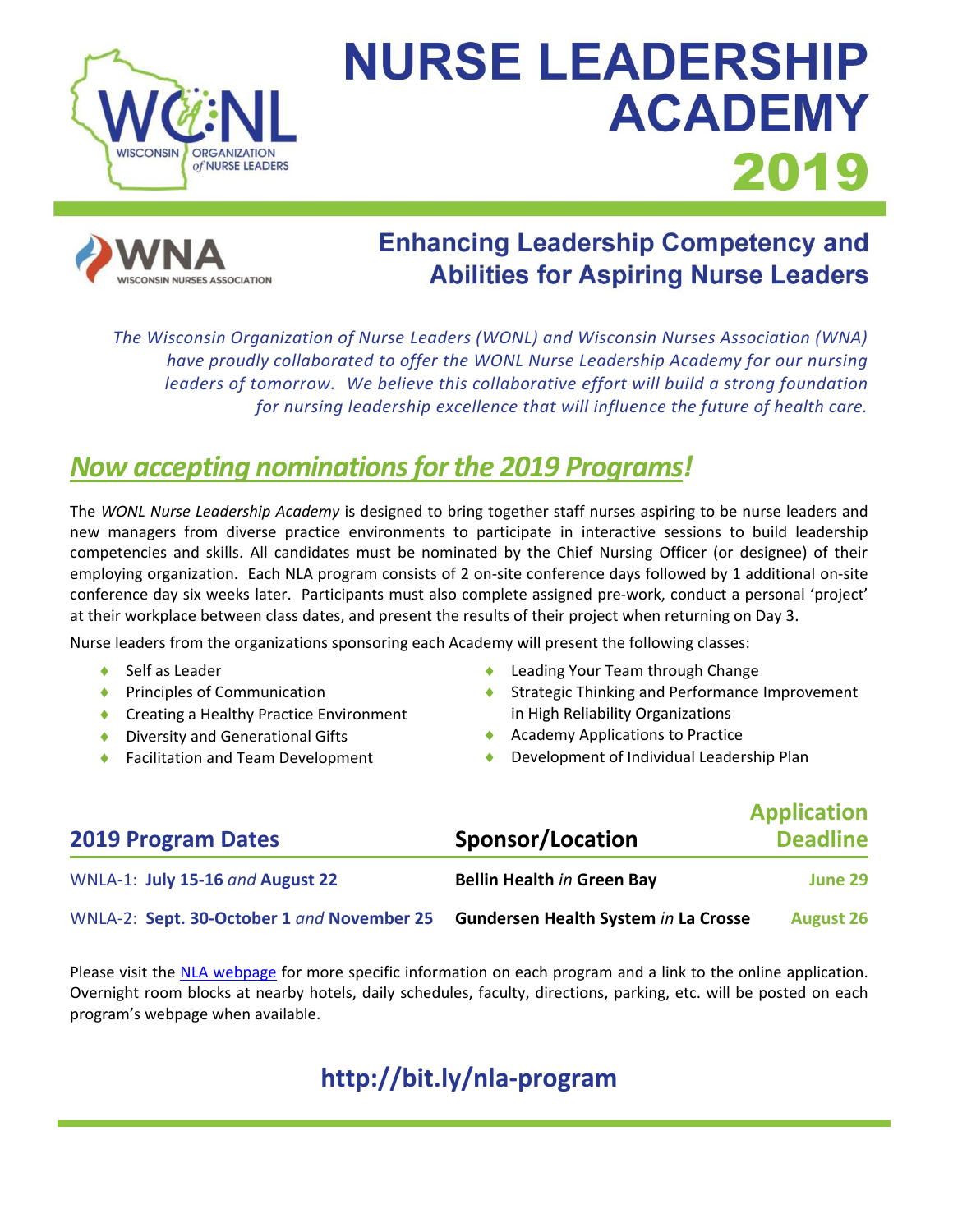

**NURSE LEADERSHIP ACADEMY 2019** 

**CNE Credit: 17.5 contact hours** of Continuing Nursing Education credit are available to participants who attend all 3 program days, complete required pre-work and individual project, and submit all program evaluations. The Wisconsin Nurses Association is approved with distinction as a provider of continuing nursing education by the Montana Nurses Association, an accredited approver by the American Nurses Credentialing Center's Commission on Accreditation.

Completers will also receive a NLA Graduation Certificate from the Wisconsin Organization of Nurse Leaders.

**Registration Fee: \$400** for all three days of conference, materials, and breakfast/lunches. The fee is reduced to **\$200** if the nominating CNO/designee is a member of WONL prior to submitting application. No payment is required at the time of application – the sponsoring organization will be invoiced after candidate acceptance into a program.

## **Nomination/Application Process:** *Online application only*

CNOs must nominate likely nursing candidates from within their organization to apply for specific NLA programs. Support for candidates typically includes payment of the registration fee, travel and overnight stay as appropriate, time away from work to attend all 3 class days, and mentorship support to complete an individual project at the workplace. The nominating CNO will need to provide 'Sponsor Information' to the candidate to enter on the online application (see next page for list of application questions). **The candidate is responsible for completing and submitting the online application** – confirmation emails will be sent to the candidate and nominating CNO to verify that the application was received.

We limit acceptance for a given NLA program to one participant per facility but will consider additional candidates if the class has not filled by the application deadline. If all candidates from a facility cannot be accommodated in the desired NLA program, the CNO will be contacted to determine which candidate(s) have priority to attend.

**Application Review:** Members of the *Nurse Leadership Academy* regional program planning committee from WONL will review applications and accept candidates based on:

- ◆ order in which application was received
- WONL membership of nominating CNO/designee
- limit of 1 candidate per facility (additional candidates considered if class doesn't fill by due date)
- **class size limited to 40 participants**

**Acceptance Notification:** All candidates and their nominating CNO/designee will be notified of the committee's decision via email within one week after the program's application deadline date. Eligible candidates who cannot be accommodated in their first choice program will be prioritized for a future program of their choosing.

**Specific Program Instructions:** Accepted candidates will receive emails from the WNA office with more specific information about accessing NLA handouts, completing pre-work, etc. closer to the program start date.

## **Registration Fee Payment Deadline:**

An invoice for the registration fee will be sent by email to the sponsoring CNO/designee email address. Payment must reach the WNA office **prior to the first day of the program**.

## **Questions?**

Please contact Megan at the WNA office at **608-221-0383 ext. 203** o[r megan@wisconsinnurses.org](mailto:megan@wisconsinnurses.org)

## *THANK YOU to these sponsors of the 2019 WONL Nurse Leadership Academy!*

 $\overline{a}$